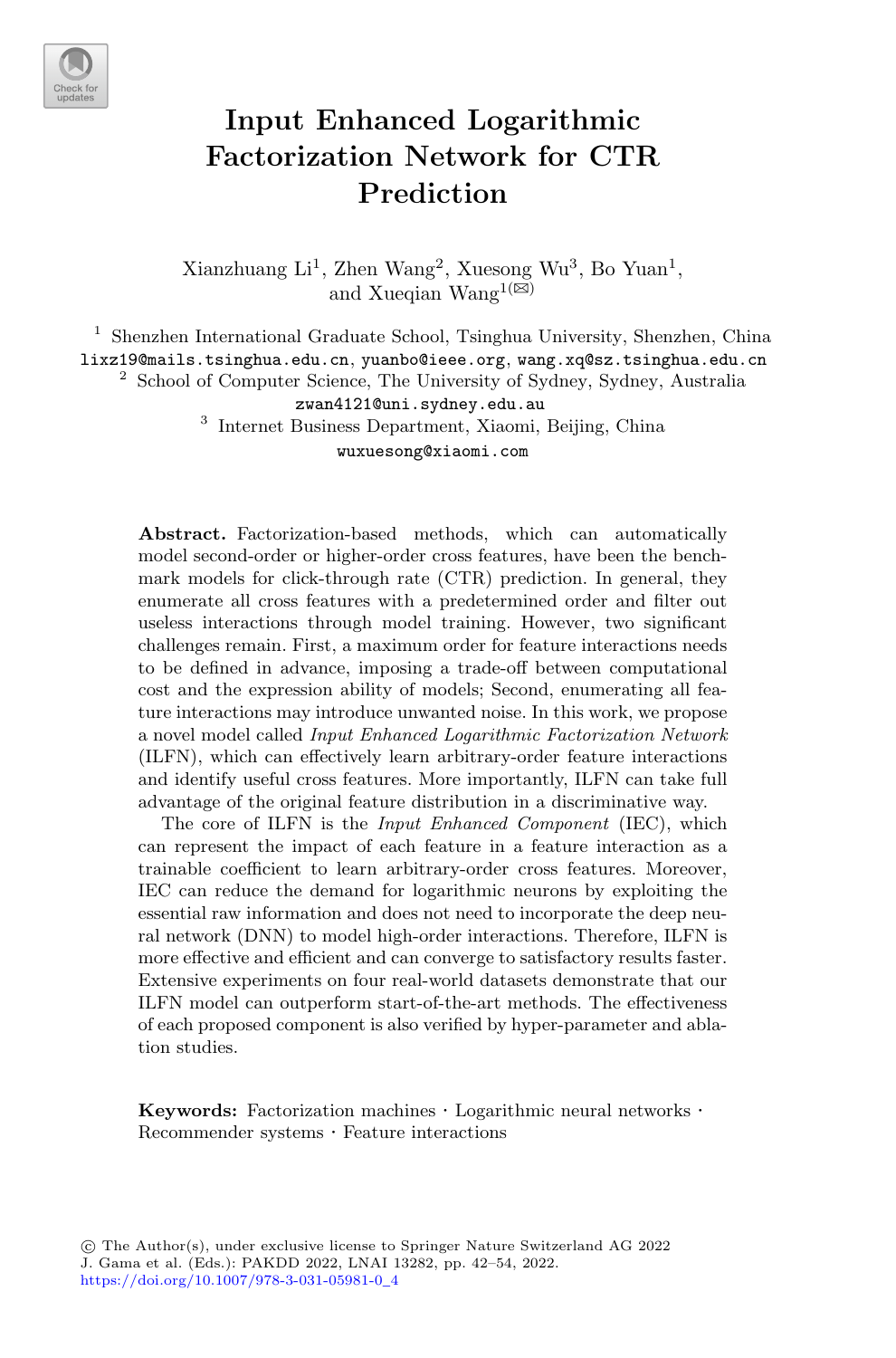## **1 Introduction**

Recommender systems are essential to many Internet companies. Among many real-world recommender systems such as news ranking, financial analysis and online advertising, Click-through rate (CTR) prediction plays a central role. The key of CTR prediction is to estimate the probability of a user clicking the recommended item, which has a direct impact on the final revenue [\[3](#page-11-0)].

Features play a vital role in the success of many CTR prediction tasks, and how to effectively represent features is one of the keys to obtaining optimal results. Although handcrafted feature interactions [\[5\]](#page-12-0) are effective, data scientists need to spend great efforts on the transformation of original features to generate the best prediction systems. What is even worse, for large-scale datasets, such as the popular benchmark dataset *Criteo* with more than two million features, it is impractical to work on these features manually. The *Factorization Machine* (FM) [\[20](#page-12-1)] model was proposed to search for feasible transformations of the raw features. Due to its robust processing capabilities for sparse features and good scalability, the FM model has been widely adopted and has been proved effective for various tasks [\[20,](#page-12-1)[21\]](#page-12-2). However, limited by its polynomial regression part, it only leverages first- and second-order feature interactions. In contrast, the higher-order cross features may play a more critical role in boosting the accuracy of CTR prediction [\[12,](#page-12-3)[18](#page-12-4)].

With the success of deep neural networks (DNNs) in many fields such as natural language processing and computer vision, using deep learning for feature interactions has been a research trend in CTR prediction. Various DNN-based FM methods [\[3](#page-11-0),[6,](#page-12-5)[13,](#page-12-6)[18](#page-12-4)] have been proposed in recent years to model both lowand high-order cross features. For those models, in general, a maximum order is predefined, and then all combinatorial features within this order are enumerated while irrelevant interactions are filtered out by training. However, two significant challenges remain in the above methods. First, predefining an order, which is generally small (such as 3), may restrict the exploitation of higher-order cross features. Second, since not all useless feature combinations can be successfully removed, enumerating all cross features may introduce harmful noise and complicate the training. To this end, the logarithmic neural network (LNN) [\[15\]](#page-12-7) was introduced to learn arbitrary-order feature interactions [\[4](#page-11-1)].

Unfortunately, LNN cannot handle negative or zero vectors. As a result, the AFN model [\[4\]](#page-11-1), learning cross features via LNN, must convert negative embedding vectors to their absolute values and add noise to zero embedding vectors, leading to the lack and distortion of the initial embedding information. In this paper, we propose a novel model named *Input Enhanced Logarithmic Factorization Network* (ILFN), which can effectively and adaptively learn arbitrary-order cross features and their weights from data. The core of ILFN is the *Input Enhanced Component* (IEC), which can convert the impact of each feature in a feature interaction into a learnable coefficient with the following benefits: First, IEC can build arbitrary-order feature interactions without distortion of the initial distribution. Second, we use the attention mechanism to integrate the arbitrary-order cross features and natural embedding features, which shows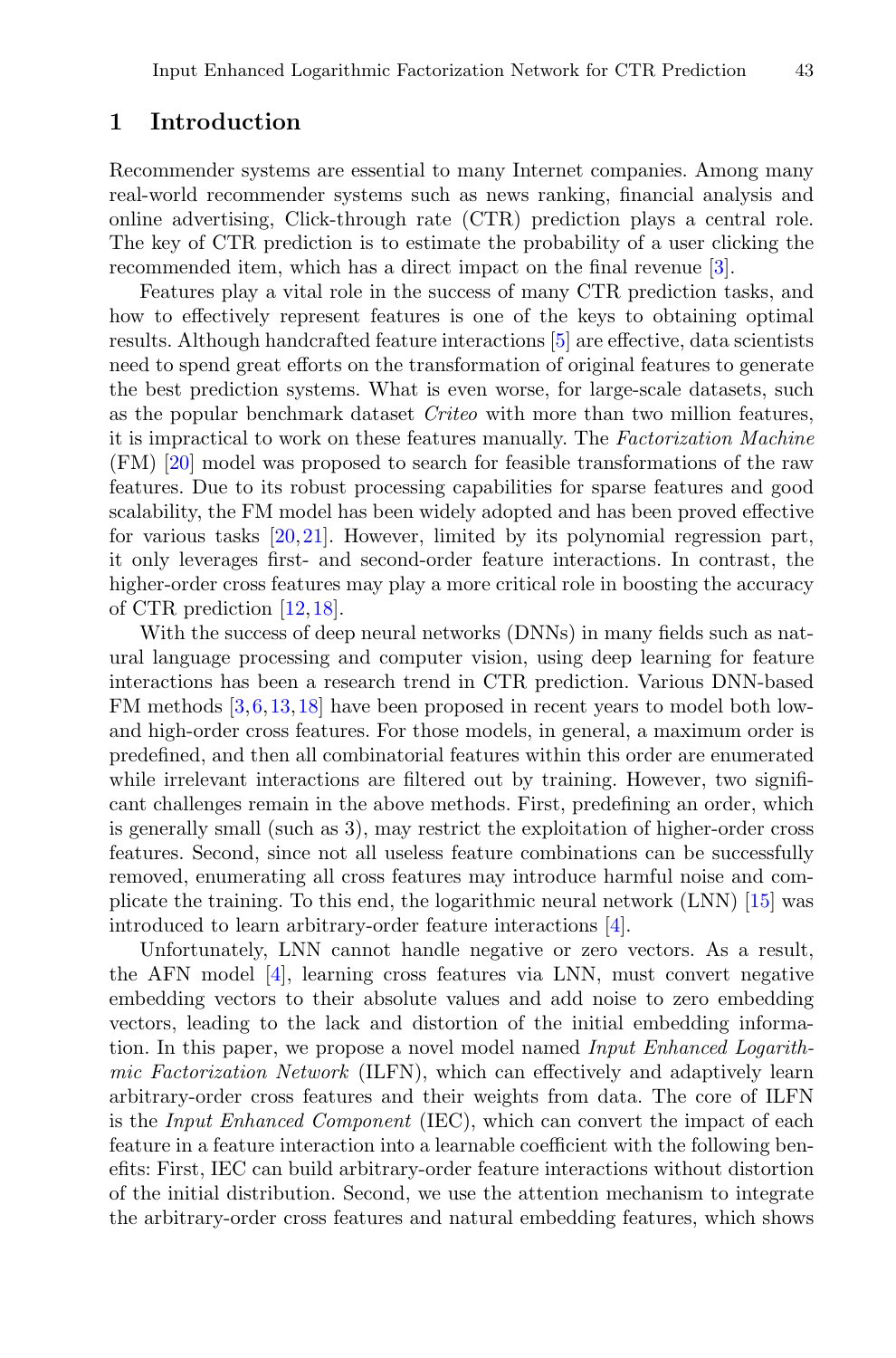the importance of these features. Besides, it reduces the need for logarithmic neurons and does not need to ensemble the deep neural network (DNN) to mine high-order feature interactions. Compared to existing methods, ILFN is more expressive yet remains efficient and simple. Third, we perform batch normalization (BN) on the output of logarithmic transformation and exponential transformation to eliminate the influence of embedding vectors close to 0. To summarize, we make the following contributions:

- We propose a novel model called *Input Enhanced Logarithmic Factorization Network* (ILFN), which can effectively learn arbitrary-order feature interactions and identify useful cross features.
- The core of ILFN is the *Input Enhanced Component* (IEC), which can make full use of the original data distribution to model feature combinations efficiently and discriminatively without destroying the initial data distribution like LNN.
- IEC reduces the demand for logarithmic neurons and does not need to ensemble DNNs, resulting in fast convergence speed.
- Extensive experiments on four real-world datasets demonstrate that ILFN outperforms several state-of-the-art methods consistently. An ablation study verifies the effectiveness of each proposed component.
- We provide a case study and share analysis of ILFN to present the impact of vital components (such as IEC and LNN) on performance in the field of CTR prediction.

## **2 Related Work**

Logistic Regression  $(LR^1)$  $(LR^1)$  $(LR^1)$  [\[9\]](#page-12-8) is a linear model that only models the linear combination of features for CTR prediction. By contrast, *Factorization Machine* (**FM**) [\[20](#page-12-1)], which works well on large sparse data, projects features into lowdimensional vectors and learns second-order interactions by inner products. It has received significant research interest from the community due to its excellent performance on sparse data sets, low time complexity, and low memory storage. Afterwards, different variants of factorization networks have been proposed. As an extension of the standard FM, *Field-aware Factorization Machine* **FFM** [\[16](#page-12-9)] introduces field-aware latent vectors to model the interactions between features from different fields. **HOFM** [\[21](#page-12-2)] can model high-order cross features, but one major downside is that it builds all cross features, including both useful and useless interactions.

With the great success of deep neural networks (DNNs), many researchers have proposed various DNN-based methods for CTR prediction. FNN [\[23](#page-12-10)] uses FM to pre-train the embedding data. **PNN** [\[11](#page-12-11)] explores the high-order cross features via a product layer between the embedding layer and the DNN layers. **NFM** [\[13](#page-12-6)] introduces neural networks into the FM model to enhance its ability

<span id="page-2-0"></span> $1$  The models in bold are baselines in the experimental part.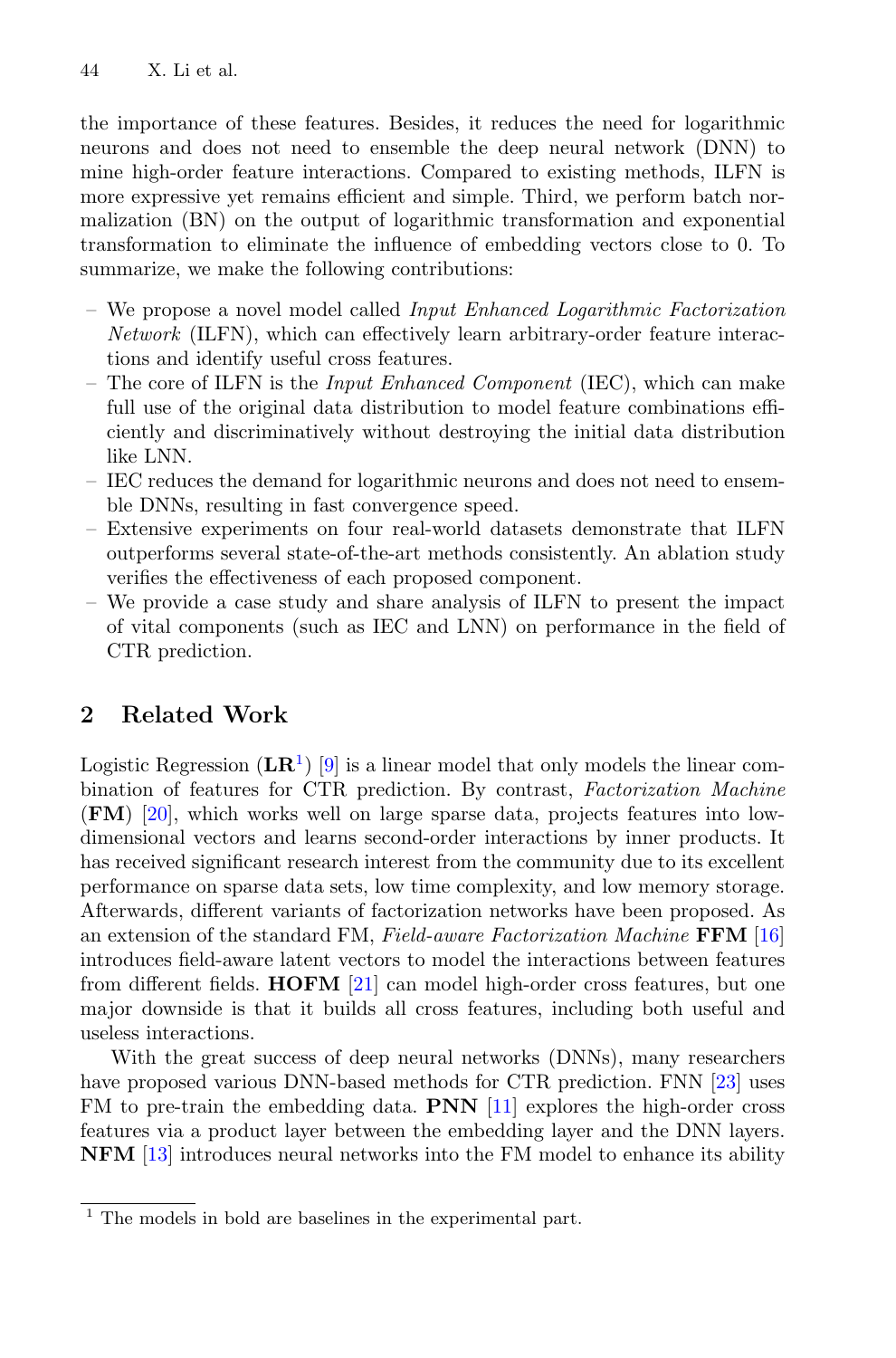to leverage high-order feature interactions. **CrossNet** [\[18\]](#page-12-4) models cross features by the outer product. **Deep&Cross** [\[18](#page-12-4)] integrates CrossNet with DNNs. **Wide&Deep** [\[3\]](#page-11-0) combines LR with DNNs, where LR models the linear feature combinations while DNNs learn high-order non-linear cross features. **DeepFM** [\[6](#page-12-5)] combines FM with DNNs, which uses FM to replace LR in Wide&Deep. **xDeepFM** [\[12\]](#page-12-3), an improved version of DeepFM, can explicitly model higherorder feature interactions by introducing the **CIN** component.



<span id="page-3-0"></span>**Fig. 1.** The network structure of the ILFN model

However, these DNN-based models generally need to enumerate all possible cross features, introducing noise and complicating the training. To alleviate this challenge, **AFM** [\[14\]](#page-12-12) adopts attention mechanism [\[1](#page-11-2)] to filter out the noise by assigning different coefficients to diverse feature interactions. Nevertheless, it can only handle second-order cross features. To this end, **AFN** [\[4](#page-11-1)] was proposed to learn arbitrary-order cross features with the logarithmic transformation layer, which results in the lack and distortion of the initial embedding information. In this work, we propose an effective model named *Input Enhanced Logarithmic Factorization Network* (ILFN), which can effectively and adaptively learn arbitrary-order cross features and their weights for CTR prediction. More importantly, it takes full advantage of the original information with lower time complexity.

#### **3 Our Approach**

In this section, we introduce our proposed *Input Enhanced Logarithmic Factorization Network* (ILFN). To effectively learn arbitrary-order feature interactions and take full advantage of the original information, we propose the *Input*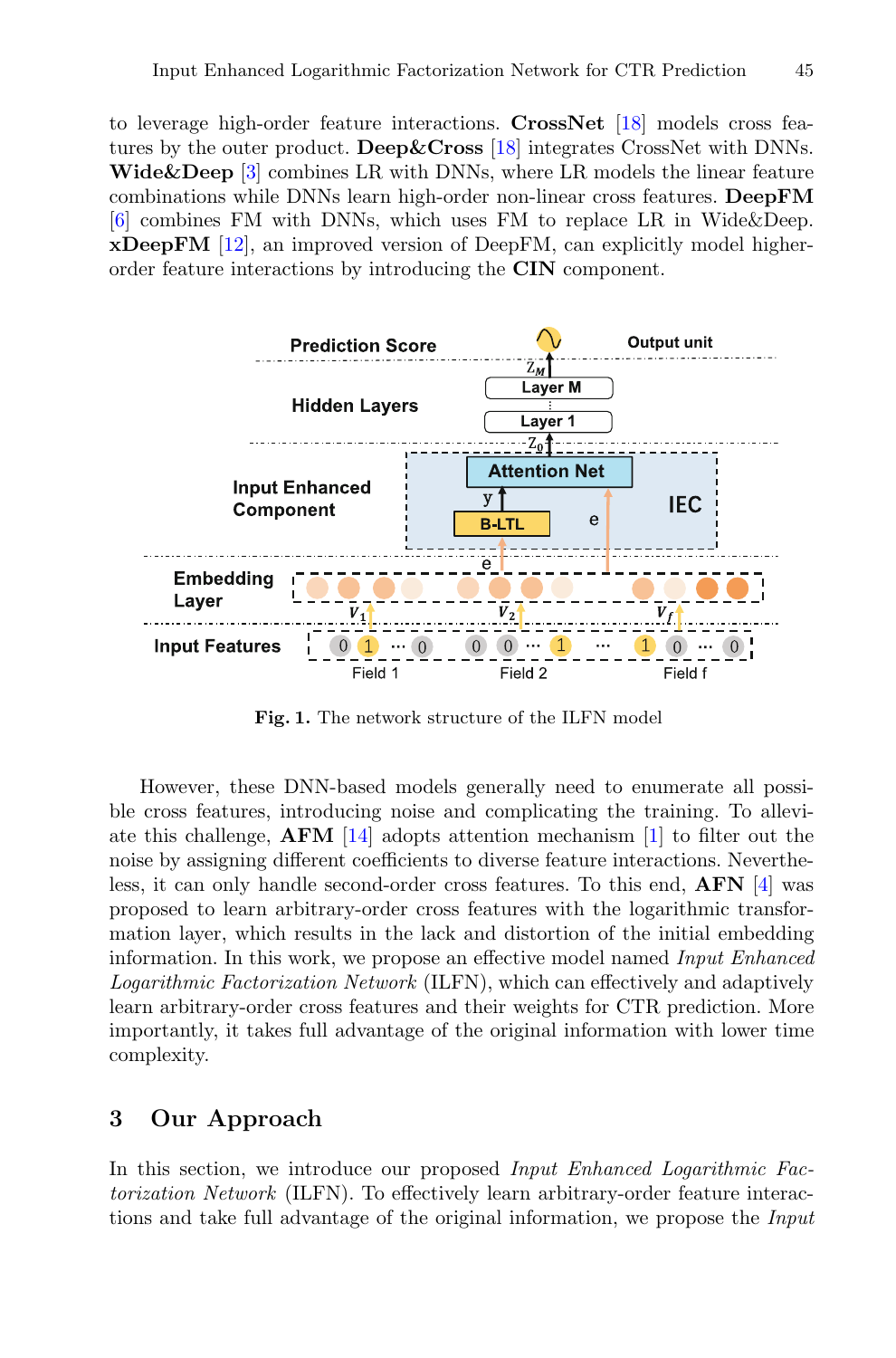*Enhanced Component* (IEC), the core of ILFN. The *Input Enhanced Component* contains two parts: the BN-Logarithmic Transformation Layer (B-LTL) and Attention Layer. The former can represent the impact of each feature in a feature interaction as a trainable coefficient to learn arbitrary-order cross features. The latter can integrate outputs of the former and embedding layer, which handles data distortion and shows the importance of various features. In addition, the Attention Layer can fit classic DNN to learn high-order interactions by changing weights of different vectors, so ILFN no need to extra integrate DNN components like AFN. Therefore, ILFN is more effective and can converge to satisfactory results faster.

In summary, our ILFN can discriminatively learn arbitrary-order cross features without lack and distortion of the original data distribution. Next, we introduce the ILFN model in detail from the following aspects: (1) Input and Embedding Layer; (2) Input Enhanced Component (IEC); (3) Hidden Layers; (4) Prediction Score and Learning; (5) Relationship with FM and HOFM. The overall structure of ILFN is shown in Fig. [1.](#page-3-0)

## **3.1 Input and Embedding Layer**

**Input Features.** Firstly, user profiles and item attributes are represented as sparse vectors. Specifically:  $x = [x_1, x_2, ..., x_f]$ , where f is the number of all feature fields and  $x_i$  denotes the *i*-th field. If the *i*-th field is categorical,  $x_i$  is a one-hot vector. Otherwise, it is a scalar value.

**Embedding Layer.** Since raw features are normally very sparse, a common practice is to project them into low-dimensional spaces by a classic embedding layer. The output of the embedding layer is a wide concatenated field vector:  $e = [e_1, e_2, ..., e_f]$ , where f denotes the number of all feature fields and  $e_i \in \mathbb{R}^k$ is the embedding of the  $i$ -th field, and  $k$  denotes the dimension of field embedding. By introducing the embedding layer, instances of various feature lengths can be transformed into unified embedding vectors with the same size  $f \times k$ .

#### **3.2 Input Enhanced Component**

The Input Enhanced Component (IEC) includes two parts: the BN-Logarithmic Transformation Layer (B-LTL) and Attention Layer.

**BN-Logarithmic Transformation Layer.** Figure [2](#page-5-0) shows the structure of B-LTL. It contains multiple logarithmic neurons, which can adaptively learn arbitrary-order cross features. Due to the characteristics of logarithmic neurons, two positive-value operations are introduced in the preprocessing part: First, all embedding values should be converted to their absolute values. Second, a small positive value (such as 1e−7) is added to each zero embedding vector.

In B-LTL, the output of the  $i$ -th logarithmic neuron is:

<span id="page-4-0"></span>
$$
y_i = exp(\sum_{j}^{f} w_{ij} ln e_j) = \prod_{j}^{f} e_j^{w_{ij}} = e_1^{w_{i1}} \odot e_2^{w_{i2}} \odot ... \odot e_f^{w_{if}} \qquad (1)
$$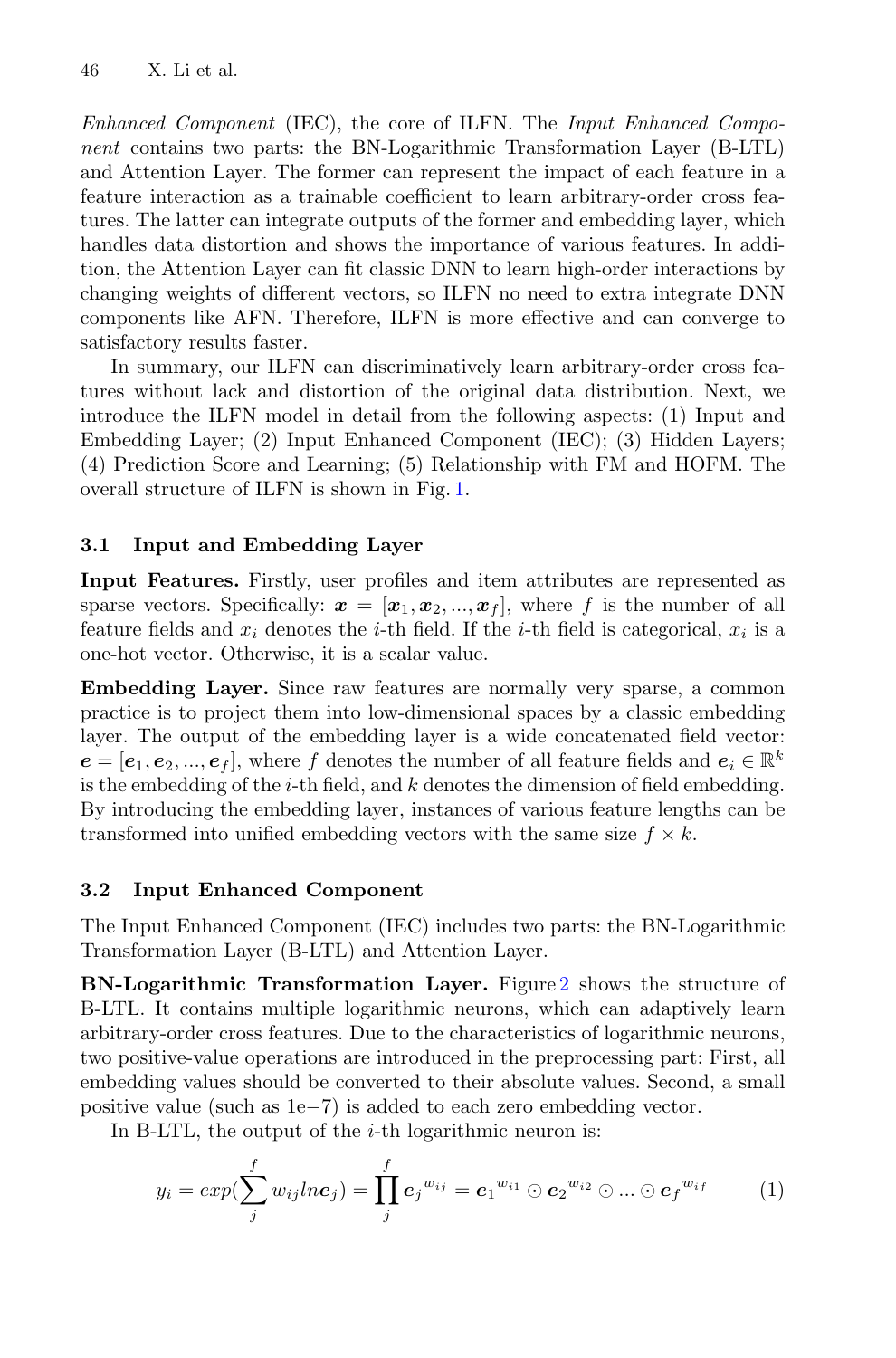

<span id="page-5-0"></span>**Fig. 2.** The structure of the BN-Logarithmic Transformation Layer (B-LTL)

where  $w_{ij}$  denotes the power term of the *i*-th neuron on the *j*-th field, and  $\odot$  denotes the bit-wise production operation. Note that the output  $\mathbf{v}_i$  of the i-th logarithmic neuron can represent arbitrary-order cross features, and when  $w_i$  is adjusted to 0, the *i*-th feature will be filtered out, so it can learn useful combined features. For example, with  $w_{i1}$  and  $w_{i2}$  set to 1 and the rest set to 0 in Eq. [1,](#page-4-0) we have:  $y_i = e_1 \odot e_2$ . This indicates that the output  $y_i$  of the *i*-th logarithmic neuron can represent a second-order cross-feature for the first two raw feature fields. Therefore, we can use multiple logarithmic neurons to obtain various feature combinations in any order as the output of this layer.

In addition, we perform BN on the output of logarithmic transformation and exponential transformation. We do this based on the following consideration. In real-world datasets, the feature embedding vectors are usually initialized close to zero. After logarithmic transformation, embedding vectors often involve minimal negative values, detrimental to optimizing parameters in successive layers. Since normalization can scale and convert the output to a normalized value, it is imperative to the training process of ILFN.

**Attention Layer.** To unify the representation, we rename vectors of the embedding layer as follow:

$$
[\mathbf{y}_{n+1}, \mathbf{y}_{n+2}, ..., \mathbf{y}_{n+f}] = [\mathbf{e}_1, \mathbf{e}_2, ..., \mathbf{e}_f]
$$
 (2)

Then we use the attention mechanism to integrate the outputs of B-LTL and the embedding layer to show different importants of various features. The weights of different vectors can be defined as:

 $\sqrt{ }$ 

$$
a_i' = \langle h, Relu(\mathbf{W}_a \mathbf{y}_i + b_a) \rangle \tag{3a}
$$

$$
a_i = \frac{exp(a')}{\sum_{i=1}^{n+f} (exp(a'_i))}
$$
(3b)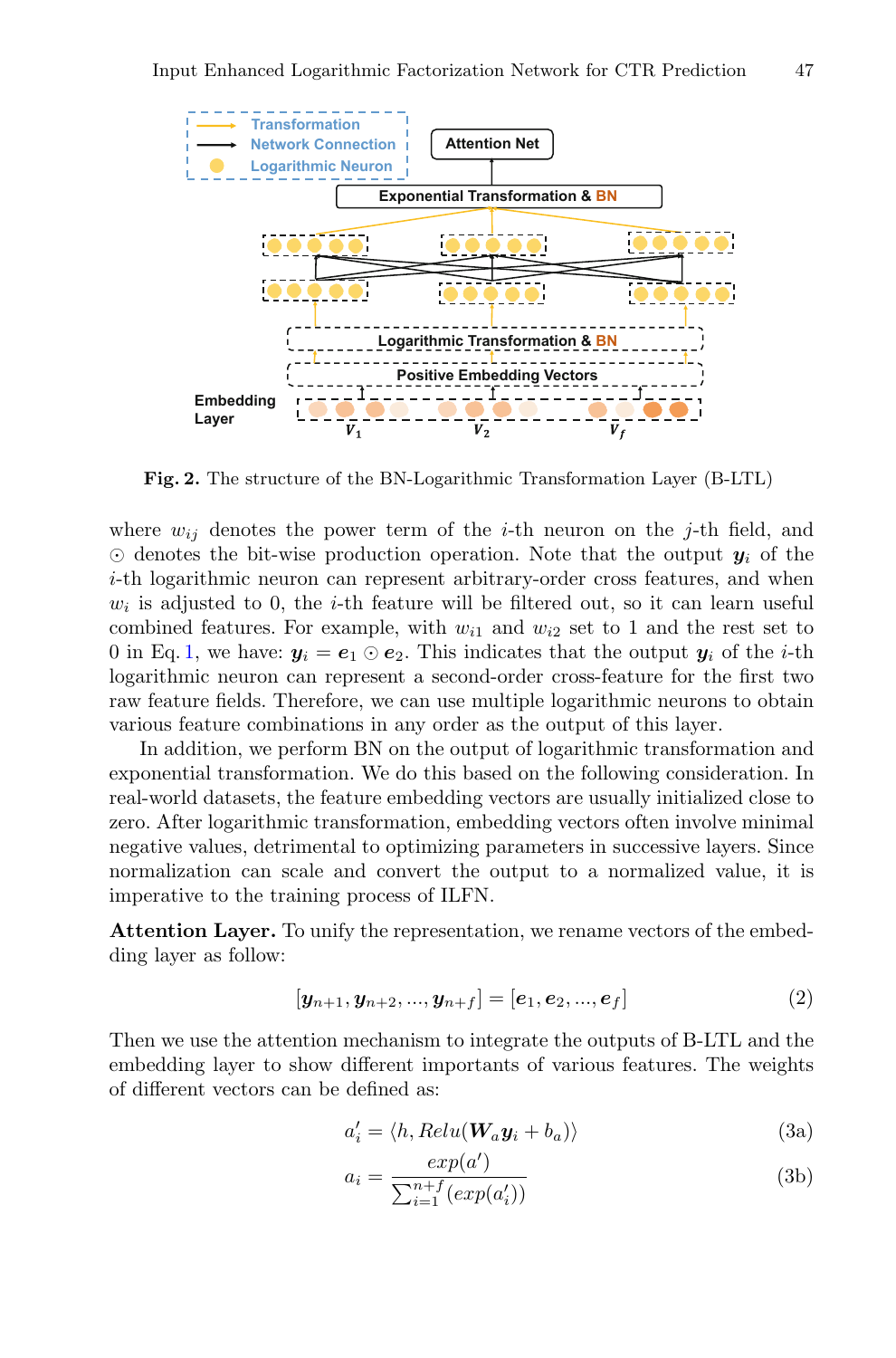where  $W_a \in \mathbb{R}^{(n+f)\times e}$ ,  $h \in \mathbb{R}^e$ ,  $b_a \in \mathbb{R}^e$  are model parameters, and e is the number of hidden units in attention network. Softmax function is used to normalize the attention score, and Relu function is used as an activation function, which empirically performs good performance.

After this layer, the outputs of B-LTL and the embedding vectors are concatenated together:

<span id="page-6-1"></span>
$$
\boldsymbol{z}_0 = [a_1 \boldsymbol{y}_1, a_2 \boldsymbol{y}_2, ..., a_n \boldsymbol{y}_n, a_{n+1} \boldsymbol{y}_{n+1}, ..., a_{n+f} \boldsymbol{y}_{n+f}] \tag{4}
$$

where  $n$  is the number of logarithmic neurons, and  $f$  denotes the number of total fields.

In this layer,  $z_0$  contains not only arbitrary-order cross features but also the original embedding information. Therefore, the distortion of original information caused by the logarithmic neural network has been compensated. More importantly, an attention mechanism is introduced to integrate embedding features and processed arbitrary-order cross features, which learns the importance of different parts and reduces the number of logarithmic neurons required for the model to achieve optimal results.

#### **3.3 Hidden Layers**

We stack several fully connected hidden layers upon the *Input Enhanced Component* to combine the formed feature interactions. So,  $z_0$  is fed into M hidden layers:

<span id="page-6-0"></span>
$$
z_1 = \sigma(W_1 z_0 + b_1)
$$
  
\n........  
\n
$$
z_M = \sigma(W_M z_{M-1} + b_M)
$$
\n(5)

where  $\sigma$  is the activation function,  $W_M$  denotes the weight matrix while  $b_M$  is the bias vector of the  $M$ -th layer. In addition, we also perform BN on the output of hidden layers. Since we use a multilayer neural network after IEC, performing BN on the hidden layer's output helps alleviate the covariance shift problem, which empirically leads to faster convergence and better model performance.

#### **3.4 Prediction Score and Learning**

Finally, we get the prediction results from the hidden layers:  $\hat{y} = z_M$ , where  $z_M$ is the output of the hidden layer.

For binary classification tasks, a popular objective function is the Logarithmic Loss, defined as:

$$
Logloss = -\frac{1}{N} \sum_{j=1}^{N} (y_j log(\sigma(y_j)) + (1 - y_j) log(1 - \sigma(y_j)))
$$
(6)

where  $y_j \in \{0,1\}$  is the true value of the j-th instance while  $\sigma(y_j) \in (0,1)$  is the predicted value (here  $\sigma$  is the *sigmoid* function) and N is the number of all training instances.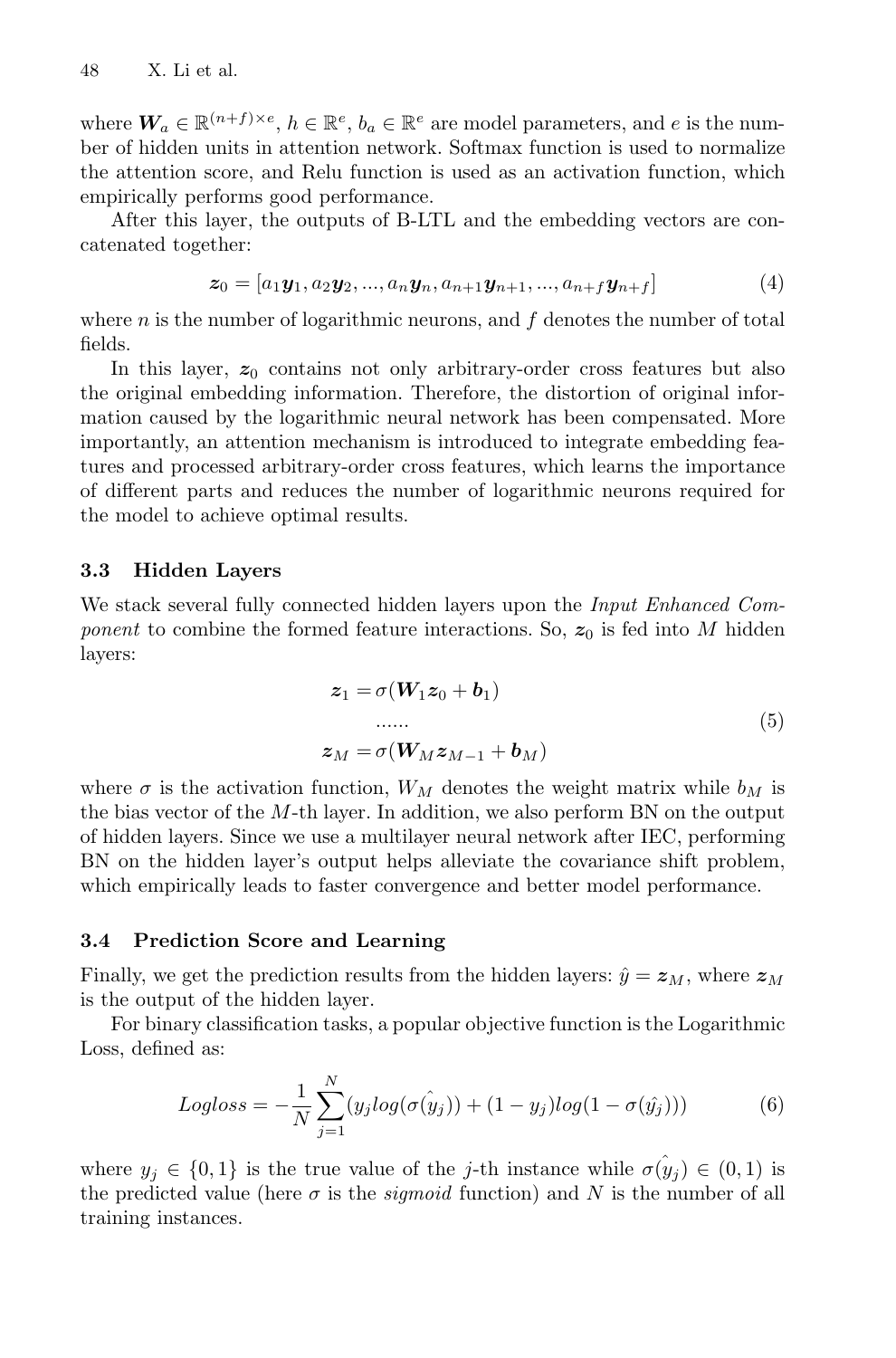#### **3.5 Relationship with FM and HOFM**

Suppose we remove IEC and only use the logarithmic neurons to produce secondorder cross features and approximate a sum function for the hidden layers. In that case, our ILFN model will be downgraded to the FM model. Similarly, if the logarithmic neurons are set to deliver all feature interactions within a maximum order, and the hidden layer only simulates a summation function, our ILFN model will be functionally identical to HOFM.

## **4 Experiments**

#### **4.1 Experimental Settings**

**Datasets.** We conducted experiments on four public benchmark datasets: *Criteo*<sup>[2](#page-7-0)</sup>, *Avazu*<sup>[3](#page-7-1)</sup>, *Movielens*<sup>[4](#page-7-2)</sup> and *Frappe*<sup>[5](#page-7-3)</sup>. We split them randomly by 8:1:1 for training, validation and test, respectively. **Criteo Dataset** is a famous industry benchmarking dataset containing the click records of 45 million users, which includes 13 numerical feature fields and 26 categorical feature fields. **Avazu Dataset** has 40 million mobile user behaviours, 24 feature fields containing the user features and item attributes. **Movielens Dataset** consists of two million users' records of movies. We focused on the personalized tag recommendation by converting each tag record (user ID, movie ID, tag) into a feature vector. **Frappe Dataset** contains the application usage logs of more than 90,000 users in different contexts.

**Evaluation Metrics.** We adopted two evaluation metrics in our experiments: **AUC** (Area Under ROC) and **Logloss** (cross entropy) [\[10\]](#page-12-13). Note that **a slight improvement in AUC or a decrease in Logloss at 0.001-level is conventionally regarded as being significant** for CTR prediction because it will bring a large increase in a company's revenue if the company has a large user base. **The proposal of some crucial models in CTR prediction tasks only increases the AUC by a few thousandths** [\[3](#page-11-0)[,4](#page-11-1),[11,](#page-12-11)[14](#page-12-12)[,17](#page-12-14)[,19](#page-12-15),[22\]](#page-12-16).

**Baselines.** We compared our ILFN with four classes of the existing methods: (i) first-order models that just linearly sum up raw input features; (ii) second-order approaches that model first- and second-order feature interactions; (iii) highorder methods that can capture high-order cross features; (iv) ensemble models that involve DNNs as the counterpart. These models are shown in Table [1.](#page-8-0)

**Implementation Details.** We implemented our methods using Tensorflow<sup>[6](#page-7-4)</sup>. We used Adam with a learning rate of 0.001 and a mini-batch size of 4096 in all models. We also fixed the network structure (i.e., three layers, 400-400-400) in

<span id="page-7-0"></span><sup>&</sup>lt;sup>2</sup> [http://labs.criteo.com/2014/02/.](http://labs.criteo.com/2014/02/)

<span id="page-7-1"></span><sup>3</sup> [https://www.kaggle.com/c/avazu-ctr-prediction.](https://www.kaggle.com/c/avazu-ctr-prediction)

<span id="page-7-2"></span><sup>4</sup> [https://grouplens.org/datasets/movielens/.](https://grouplens.org/datasets/movielens/)

<span id="page-7-3"></span><sup>5</sup> [http://baltrunas.info/research-menu/frappe.](http://baltrunas.info/research-menu/frappe)

<span id="page-7-4"></span> $6 \text{ https://www.tensorflow.org/}.$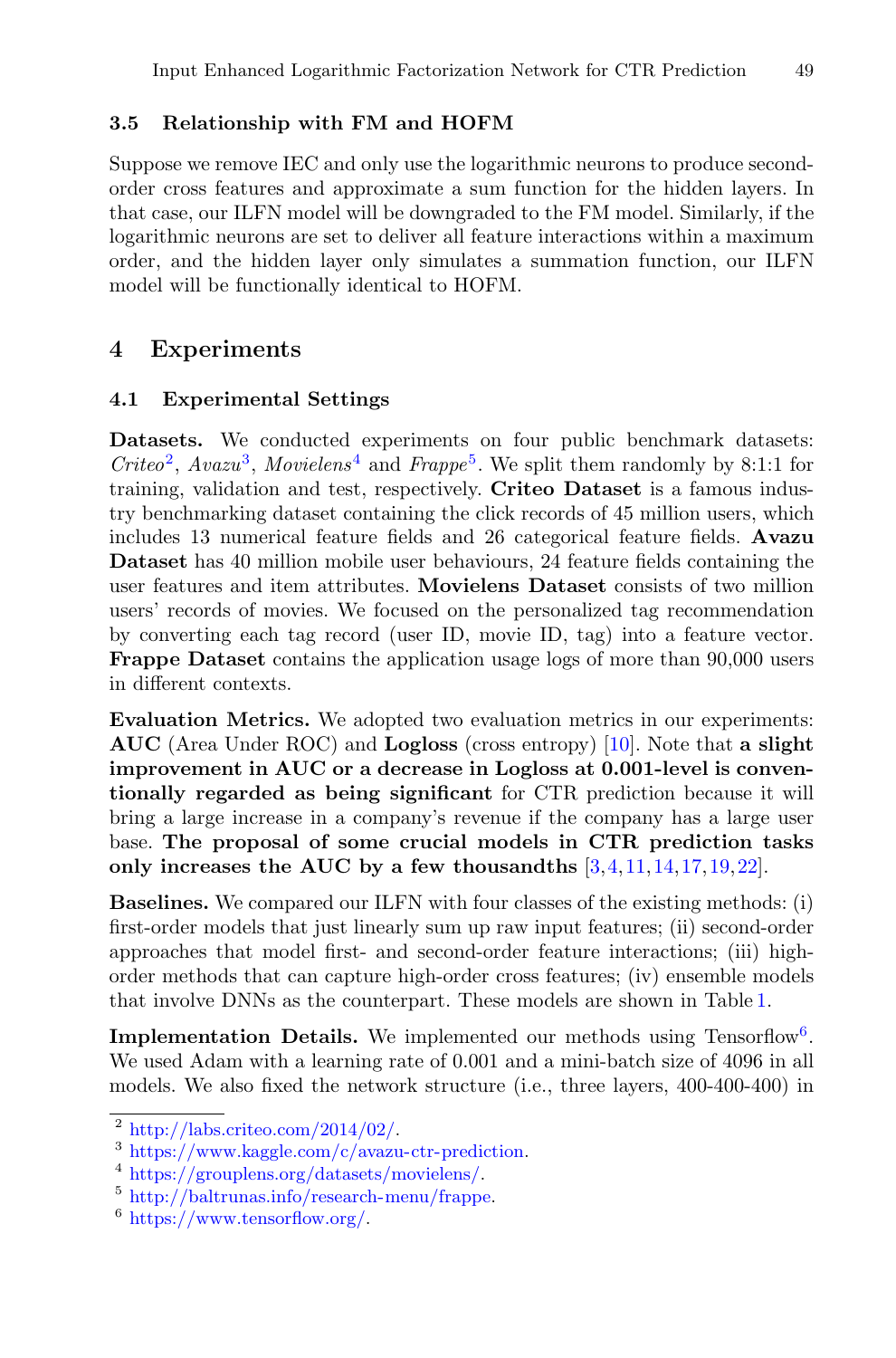all models containing DNNs. The embedding size was 10 for all approaches. The default numbers of logarithmic neurons were 1000, 800, 600, and 500 for *Criteo*, *Avazu*, *Movielens*, and *Frappe* datasets. To avoid overfitting, we also performed early-stopping according to the AUC on the validation set. The maximum order in HOFM was set to 3. All the other hyper-parameters were tuned according to the validation set to achieve the best performance. We ran the CTR prediction experiments three times for each model and reported the average value as the final result.

## **4.2 Performance Comparison**

We compared our ILFN model with several classical models featuring linear and high-order feature interactions. The results are shown in Table [1,](#page-8-0) from which we have three critical observations:

First, feature interactions play an essential role in the improvement of the CTR model's performance. For example, LR performed worse than other models with feature interactions. Based on the result that high-order models had larger AUC and smaller Logloss than first- and second-order models, higher-order cross features play a more critical role in CTR prediction tasks. Besides, DNNs can be employed to enhance the performance of cross feature-based models; those ensembled methods usually performed better than others.

Second, learning arbitrary-order cross features is more effective than learning fixed-order feature interactions. It can be verified by the fact that ILFN performed better than methods with the preset maximum orders on *Criteo*, *Avazu*,

<span id="page-8-0"></span>

| Model class            | Model                      | Criteo |         | Avazu                                    |         | Movielens |                   | Frappe |                   |
|------------------------|----------------------------|--------|---------|------------------------------------------|---------|-----------|-------------------|--------|-------------------|
|                        |                            | AUC    | Logloss | AUC                                      | Logloss | AUC       | Logloss           | AUC    | Logloss           |
| First-order            | $LR$ [9]                   | 0.7859 | 0.4635  | 0.7313                                   | 0.4066  | 0.9215    | 0.3080            | 0.9330 | 0.2858            |
| Second-order $ FM 20 $ |                            | 0.7933 | 0.4573  | 0.7496                                   | 0.3740  | 0.9388    | 0.2798            | 0.9641 | 0.2144            |
|                        | $FFM$ [16]                 | 0.8045 | 0.4478  | 0.7501                                   | 0.3733  | 0.9427    | 0.2961            | 0.9687 | 0.2132            |
|                        | $AFM$ [14]                 | 0.7954 | 0.4554  | 0.7454                                   | 0.3765  | 0.9299    | 0.2833            | 0.9640 | 0.2292            |
| Ensembled              | Wide&Deep <sup>[3]</sup>   | 0.8062 | 0.4453  | 0.7629                                   | 0.3744  | 0.9381    | 0.3309            | 0.9728 | 0.2038            |
|                        | Deep & Cross $[18]$ 0.8059 |        | 0.4463  | 0.7550                                   | 0.3721  | 0.9421    | 0.2789            | 0.9402 | 0.2809            |
|                        | DCN V2 [2]                 | 0.8072 | 0.4443  | 0.7557                                   | 0.3719  | 0.9481    | 0.2736            | 0.9772 | 0.1805            |
|                        | Deep $FM$ [6]              | 0.8026 | 0.4509  | 0.7535                                   | 0.3741  | 0.9424    | 0.3130            | 0.9720 | 0.2108            |
|                        | $AFN^{+}$ [4]              | 0.8071 | 0.4450  | 0.7555                                   | 0.3717  | 0.9500    | 0.2585            | 0.9783 | 0.1762            |
|                        | $xDeepFM$ [12]             | 0.8069 | 0.4443  | 0.7535                                   | 0.3738  | 0.9448    | 0.2717            | 0.9738 | 0.2098            |
|                        | FiBiNET [19]               | 0.8067 | 0.4445  | 0.7540                                   | 0.3737  |           | $0.9513* 0.2564*$ | 0.9782 | 0.1761            |
| High-order             | $HOFM$ [21]                | 0.7960 | 0.4550  | 0.7517                                   | 0.3756  | 0.9409    | 0.3090            | 0.9711 | 0.2138            |
|                        | $CrossNet$ [18]            | 0.7915 | 0.4585  | 0.7498                                   | 0.3756  | 0.9323    | 0.2931            | 0.9395 | 0.2838            |
|                        | <b>PNN</b> [11]            | 0.8026 | 0.4509  | 0.7526                                   | 0.3737  | 0.9471    | 0.2789            | 0.9735 | 0.2011            |
|                        | $NFM$ [13]                 | 0.7968 | 0.4536  | 0.7531                                   | 0.3762  | 0.9439    | 0.3003            | 0.9725 | 0.2080            |
|                        | AFN $[4]$                  | 0.8058 | 0.4457  | 0.7512                                   | 0.3731  | 0.9477    | 0.2753            | 0.9759 | 0.1784            |
|                        | AutoInt [17]               | 0.8039 | 0.4476  | 0.7530                                   | 0.3761  | 0.9492    | 0.2611            | 0.9698 | 0.2354            |
|                        | $CIN$ [12]                 | 0.8040 | 0.4473  | 0.7532                                   | 0.3757  | 0.9494    | 0.2601            | 0.9707 | 0.2339            |
|                        | <b>ILFN</b>                |        |         | $0.8085* 0.4434* 0.7573* 0.3701* 0.9509$ |         |           | 0.2571            |        | $0.9792* 0.1749*$ |

**Table 1.** The performance comparison of different CTR models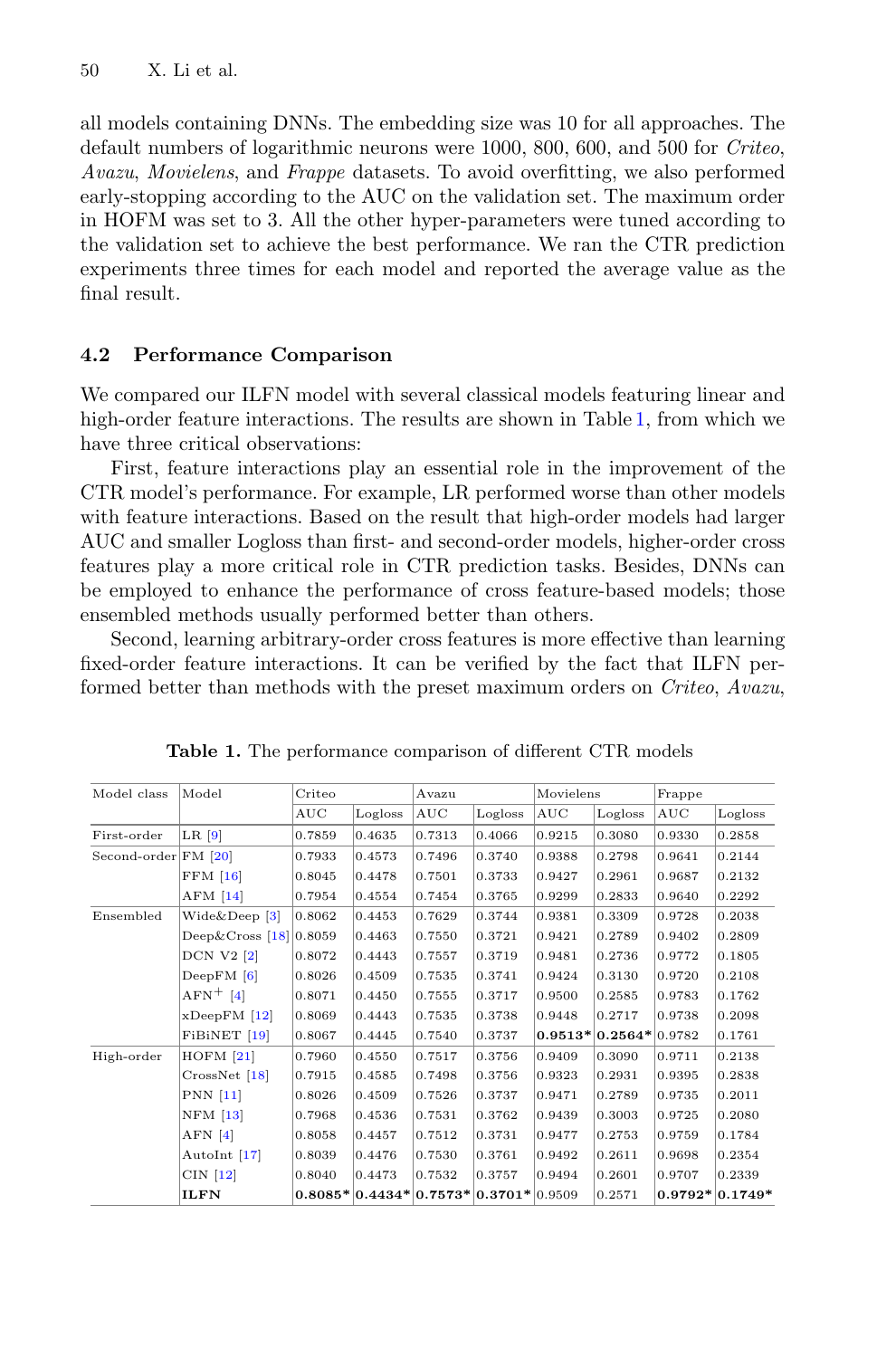and *Frappe* datasets. ILFN achieved the second-best performance on *Movielens* dataset. *Movielens* only contains three feature fields, and the benefit of ILFN to mine higher-order feature interactions may be marginal. As shown in Table [1,](#page-8-0) more straightforward methods had a better prediction effect, we conjecture that the predictions on *Movielens* dataset rely more on lower-order cross features, and the advantages of ILFN are thus restricted.

At last, the introduction of the *Input Enhanced Component* (IEC) can effectively and efficiently learn arbitrary-order cross features and identify useful cross features. Beyond that, it can fully use the original data distribution to build arbitrary-order combinations without destroying the initial data distribution. More importantly, ILFN can use IEC to model high-order feature combinations in a discriminative way with a faster convergence speed. Therefore, as a nonensembled model, ILFN had better performance than those ensemble methods on *Criteo*, *Avazu*, and *Frappe* datasets.

#### **4.3 Hyper-parameter Study**

We then studied the impact of hyper-parameters on ILFN, including (1) the number of logarithmic neurons; (2) activation functions; (3) the depth of hidden layers; (4) the number of hidden neurons. Given that the results on the four datasets were similar, we only show the results on the *Criteo* dataset here.



<span id="page-9-0"></span>**Fig. 3.** Impact of network hyper-parameters on the performance of ILFN on the Criteo dataset

**Number Logarithmic Neurons.** Figure [3\(](#page-9-0)a) demonstrates the impact of the number of logarithmic neurons on *Criteo* dataset. The appropriate number of logarithmic neurons on *Criteo* is 1000, which is smaller than 1500 in AFN. Thus, preserving original data information makes the model use fewer logarithmic neurons to achieve optimal performance. This indicates that the introduction of logarithmic neural networks has led to the loss of some crucial features, and the model needs more logarithmic neurons to make up for it.

**Activation Functions.** We compared the performance of different activation functions in ILFN, as shown in Eq. [5.](#page-6-0) According to Fig.  $3(b)$  $3(b)$ , ReLU is indeed the most appropriate for neurons in ILFN.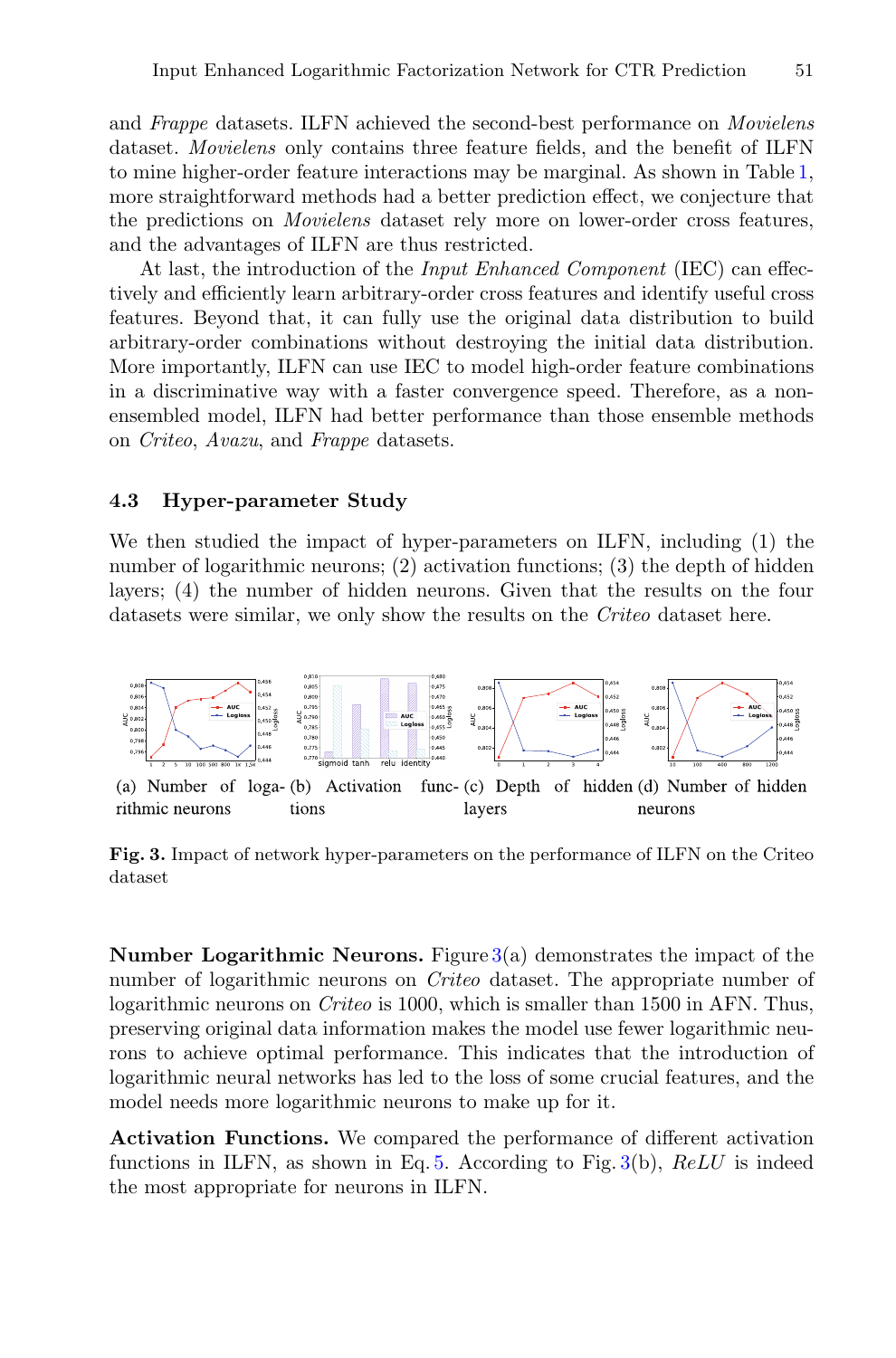**Depth of Hidden Layers.** Figure [3\(](#page-9-0)c) demonstrates the effect of the depth of hidden layers. The performance of ILFN increased when the depth of the network was varied from 0 to 3. However, when the number of hidden layers was greater than 3, the model's performance degraded.

**Number of Hidden Neurons.** Figure [3\(](#page-9-0)d) provides the results over different numbers of hidden neurons in hidden layers. The performance of our ILFN increased when the number of neurons was increased from 10 to 400. When the parameter size of the hidden layer exceeds 400, the performance begins to decline, which is caused by overfitting.

## **4.4 Ablation Study**

ILFN strategically integrates the BN-LTL and the Attention Layer into a unified end-to-end model for learning arbitrary-order cross features. Unlike AFN, ILFN can model high-order feature interactions by IEC; therefore, we do not involve DNN in ILFN. To gain deep insights into ILFN, we conducted a series of ablation experiments. Table [2](#page-10-0) presents the performance of ILFN  $w.r.t.$  specific components. From which we can reach the following conclusions: First, introducing the logarithmic neurons for adaptively learning arbitrary-order feature interactions is effective. Second, it makes sense to introduce the attention mechanism to joint embedding vectors with the output of the B-LTL. It retains the original distribution of the data. Lastly, DNN can bring additional improvement when the model use LNN to learn cross features. Our proposed IEC can effectively learn arbitrary-order feature interactions and identify valuable combinations. Moreover, by changing <sup>a</sup>*<sup>i</sup>* in Eq. [4,](#page-6-1) IEC can build high-order feature interactions like DNN. This can be verified by adding DNN to ILFN, which has almost no extra effect. In summary, IEC, learning cross features in an expressive and discriminative manner, significantly boosts the performance for CTR prediction.

<span id="page-10-0"></span>**Table 2.** The performance of different components in ILFN

| 0.4452<br>0.4446<br>0.4457<br>0.4450<br>0.4436 |
|------------------------------------------------|
|                                                |
|                                                |
|                                                |
|                                                |
|                                                |
| 0.4550                                         |
| 0.4573                                         |
| Logloss                                        |
|                                                |
|                                                |

<span id="page-10-1"></span>**Table 3.** Relative improvements (RI) of extra components on Criteo and Frappe

| Method      | Component   | Criteo  | Frappe  |
|-------------|-------------|---------|---------|
|             |             | RI      | RI      |
| FM          |             |         |         |
| <b>FFM</b>  | Field-aware | 20.8    | 1.9     |
| AFM         | Attention   | 4.2     | $-6.7$  |
| DeepFM      | DNN         | 14.0    | $-0.3$  |
| NFM         | DNN         | 8.1     | $-5.9$  |
| <b>DCN</b>  | CrossNet    | 24.0    | 5.1     |
| <b>AFN</b>  | LNN         | 25.4    | 2.4     |
| <b>ILFN</b> | IEC         | $30.4*$ | $10.4*$ |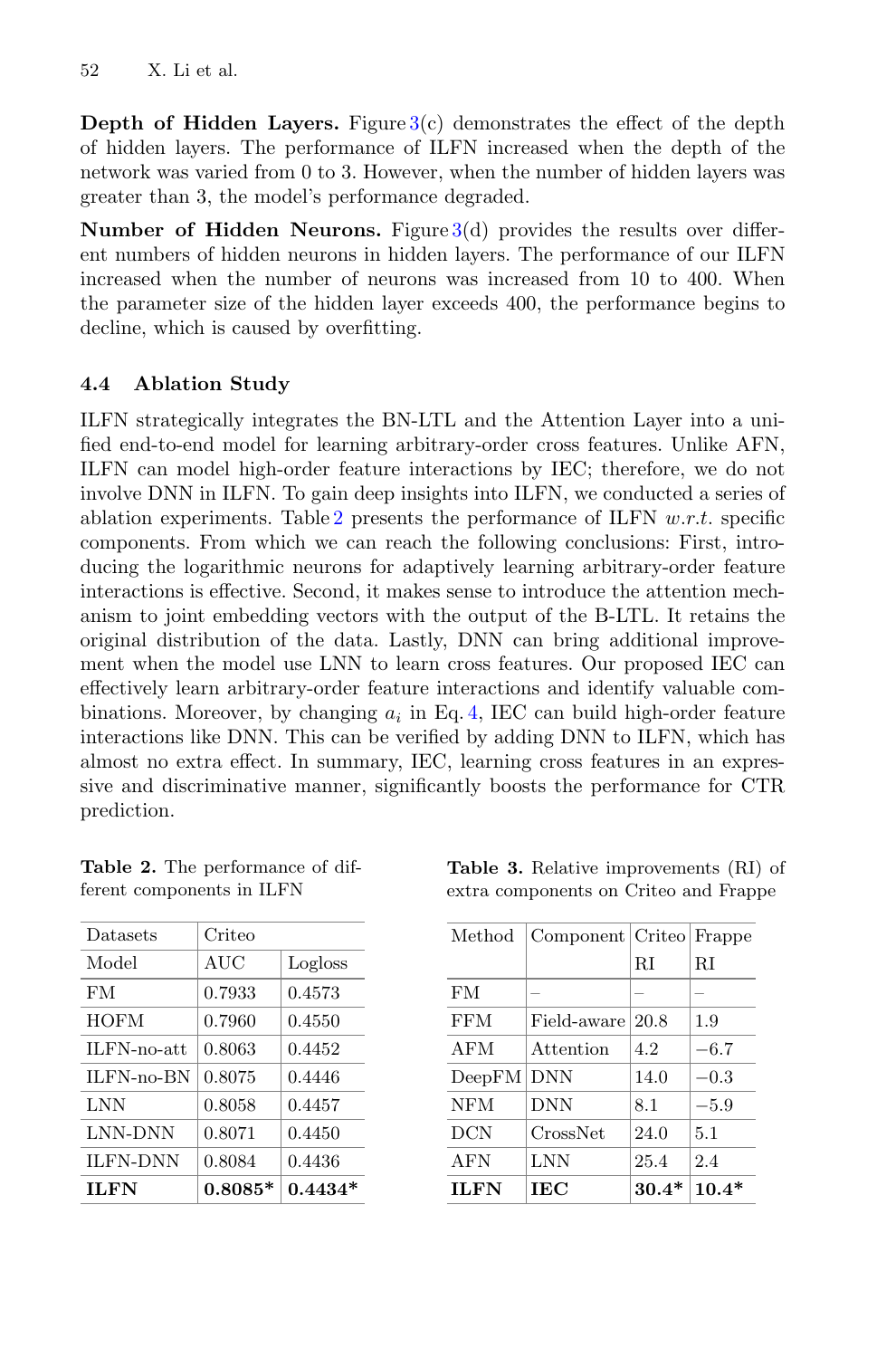#### **4.5 Component Comparison**

In ILFN and other baseline models, each extra model component has its unique functionality: DNN models high-order feature interactions; Logarithmic neural network (LNN) focuses on the arbitrary-order cross features. To more intuitively observe the different performance improvement effects brought by various components. We first train all models without using the extra parts (i.e., simulating the standard FM model). Then we freeze feature embeddings and introduce the additional components only. Upon convergence, the relative improvements (RI) of each model on *Criteo* and *Frappe* are listed in Table [3.](#page-10-1) Note that values in Table [3](#page-10-1) are a few thousandths because the improvement at 0.001-level is conventionally regarded as significant in the CTR estimation scenario. It is clear that with the help of the IEC, ILFN achieves 30.4‰ and 10.4‰ improvement on the two datasets, respectively. Our proposed IEC outperforms other widely recognised components by the public by learning arbitrary-order cross features in a discriminative way without destroying original data distribution.

## **5 Conclusion**

In this paper, we presented a novel model called *Input Enhanced Logarithmic Factorization Network* (ILFN) for CTR prediction. It can effectively learn arbitrary-order cross features and identify beneficial feature interactions. Furthermore, it takes full advantage of the original embedding information in a discriminative way. The key to our method is the *Input Enhanced Component* (IEC), which joints the original embedding vectors and the output of the BN-Logarithmic Transformation Layer (B-LTL) via the Attention mechanism. In addition, we also revealed that ILFN could generalize to FM and HOFM by simplifying calculations. Extensive experiments on four real-world datasets confirmed that ILFN outperforms the representative and state-of-the-art deep learning approaches such as DCN, DeepFM, xDeepFM, and FiBiNET consistently for CTR prediction. We also analyzed the impact of hyper-parameters and conducted an ablation study, which demonstrates the effectiveness of our proposed components.

## **References**

- <span id="page-11-2"></span>1. Bahdanau, D., Cho, K., Bengio, Y.: Neural machine translation by jointly learning to align and translate. In: ICLR (2015)
- <span id="page-11-3"></span>2. Wang, R., Shivanna, R., et al.: DCN V2: improved deep & cross network and practical lessons for web-scale learning to rank systems. In: WWW, pp. 1785–1797 (2021)
- <span id="page-11-0"></span>3. Cheng, H.-T., Koc, L., et al.: Wide & deep learning for recommender systems. In: Proceedings of the 1st Workshop on Deep Learning for Recommender Systems, pp. 7–10 (2016)
- <span id="page-11-1"></span>4. Cheng, W., Shen, Y., Huang, L.: Adaptive factorization network: learning adaptiveorder feature interactions. In: AAAI, pp. 3609–3616 (2020)